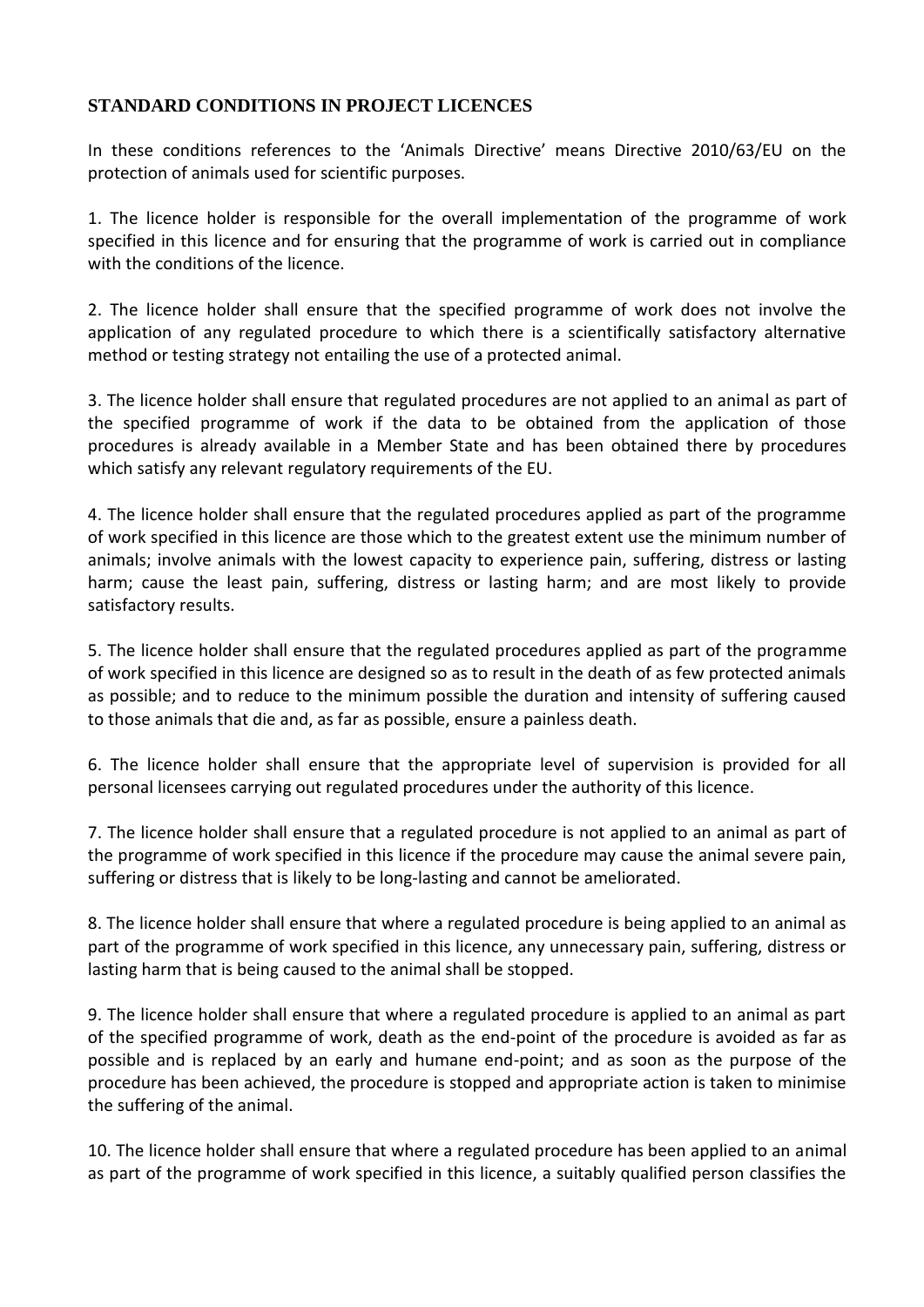severity of the procedure as "non-recovery", "mild", "moderate" or "severe" using the criteria in Annex 8 of the Animals Directive. For the purposes of this condition, a series of regulated procedures applied to an animal for a particular purpose is to be treated as constituting a single regulated procedure.

11. Where a series of regulated procedures are applied to an animal for a particular purpose the licence holder shall ensure that the animal is killed at the end of the series unless a veterinary surgeon or other competent person has determined that the animal is not suffering and is not likely to suffer adverse effects, as a result of the regulated procedures.

12. Regulated procedures shall not be carried out on any stray animal of a domestic species as part of the programme of work specified in this licence.

13. Except with the authorisation of the Secretary of State, regulated procedures shall not be carried out as part of the programme of work specified in this licence on any of the following types of animal:

(a) any feral animal of a domestic species;

(b) any animal taken from the wild;

(c) a marmoset unless it is the offspring of marmosets bred in captivity or has been obtained from a self sustaining colony of marmosets;

(d) any animal of a description specified in Schedule 2 to the Act unless it has been bred for use in procedures.

14. I f the application of regulated procedures to animals taken from the wild is authorised in this licence the holder shall ensure:

(a) that animals taken from the wild are captured by a competent person using a method which does not cause the animal avoidable pain, suffering, distress or lasting harm; and

(b) that an animal taken from the wild which is found to be injured or in poor health is not subjected to a regulated procedure unless and until it has been examined by a veterinary surgeon or other competent person; and, unless the Secretary of State has agreed otherwise, action has been taken to minimise the suffering of the animal.

15. The licence holder must give any necessary assistance to inspectors carrying out visits by virtue of section 18(2A)(b); and to experts of the European Commission carrying out duties under Article 35 of the Animals Directive.

16. If the licence holder becomes aware of a failure to comply with any conditions of the licence the holder must take appropriate steps to rectify the failure (if it is capable of being rectified); and keep a record of the steps taken.

17. All authorised procedures shall be carried out under general or local anaesthesia unless:

(a) anaesthesia would be more traumatic to the animal concerned than the procedures themselves; or

(b) anaesthesia would be incompatible with the purposes of the procedures.

18. The licence holder shall ensure adherence to the severity limits as specified in the project licence and observance of any other controls described in the licence. If these constraints appear to